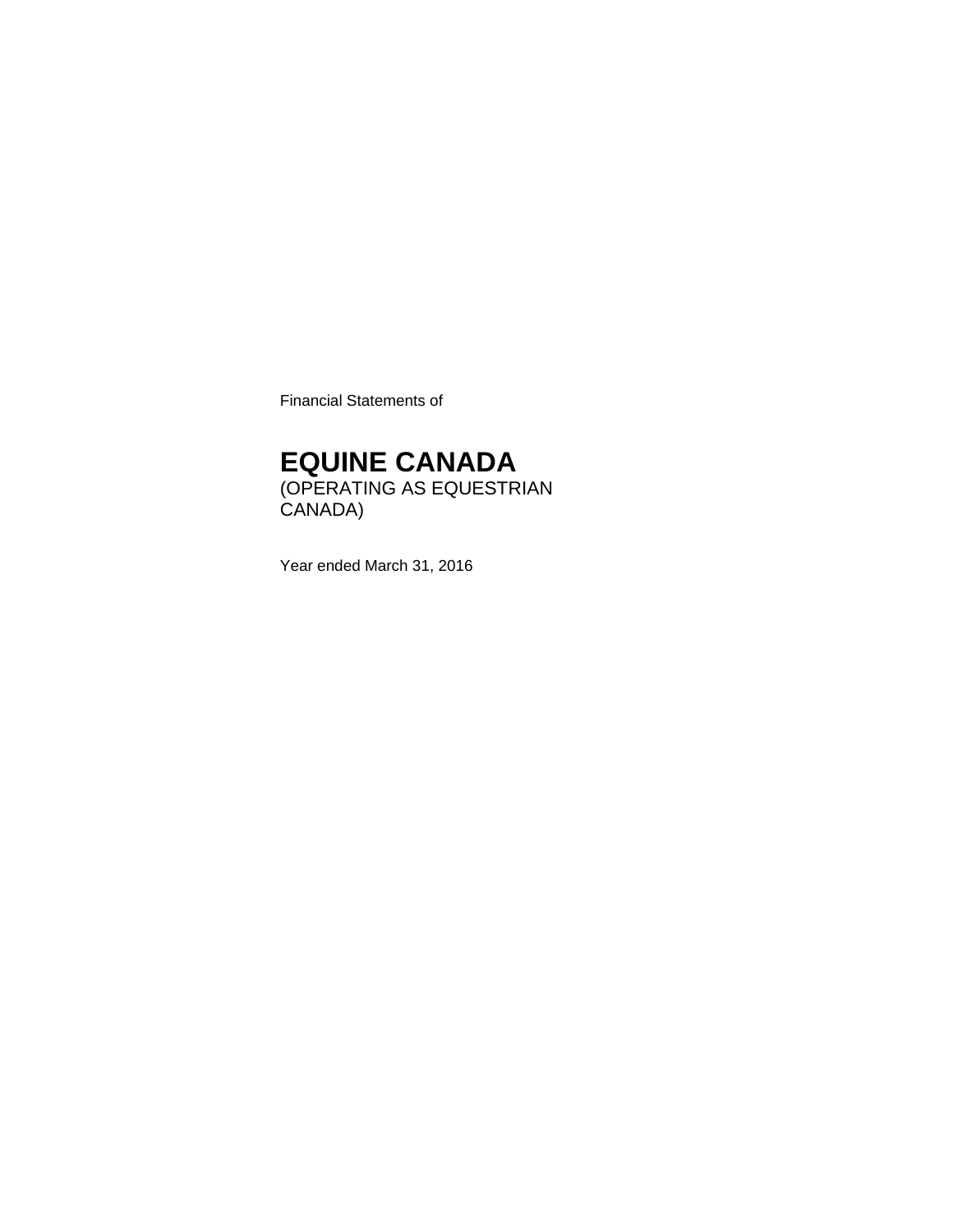

KPMG LLP 150 Elgin Street, Suite 1800 Ottawa ON K2P 2P8 Canada Telephone 613-212-5764 Fax 613-212-2896

### **INDEPENDENT AUDITORS' REPORT**

To the Board of Directors and Members of Equine Canada

We have audited the accompanying financial statements of Equine Canada (operating as "Equestrian Canada) (the "Organization"), which comprise the statement of financial position as at March 31, 2016, the statement of operations, changes in fund balances and cash flows for the year then ended, and notes, comprising a summary of significant accounting policies and other explanatory information.

### *Management's Responsibility for the Financial Statements*

Management is responsible for the preparation and fair presentation of these financial statements in accordance with Canadian accounting standards for not-for-profit organizations, and for such internal control as management determines is necessary to enable the preparation of financial statements that are free from material misstatement, whether due to fraud or error.

#### *Auditors' Responsibility*

Our responsibility is to express an opinion on these financial statements based on our audit. We conducted our audit in accordance with Canadian generally accepted auditing standards. Those standards require that we comply with ethical requirements and plan and perform the audit to obtain reasonable assurance about whether the financial statements are free from material misstatement.

An audit involves performing procedures to obtain audit evidence about the amounts and disclosures in the financial statements. The procedures selected depend on our judgment, including the assessment of the risks of material misstatement of the financial statements, whether due to fraud or error. In making those risk assessments, we consider internal control relevant to the entity's preparation and fair presentation of the financial statements in order to design audit procedures that are appropriate in the circumstances, but not for the purpose of expressing an opinion on the effectiveness of the entity's internal control. An audit also includes evaluating the appropriateness of accounting policies used and the reasonableness of accounting estimates made by management, as well as evaluating the overall presentation of the financial statements.

We believe that the audit evidence we have obtained is sufficient and appropriate to provide a basis for our audit opinion.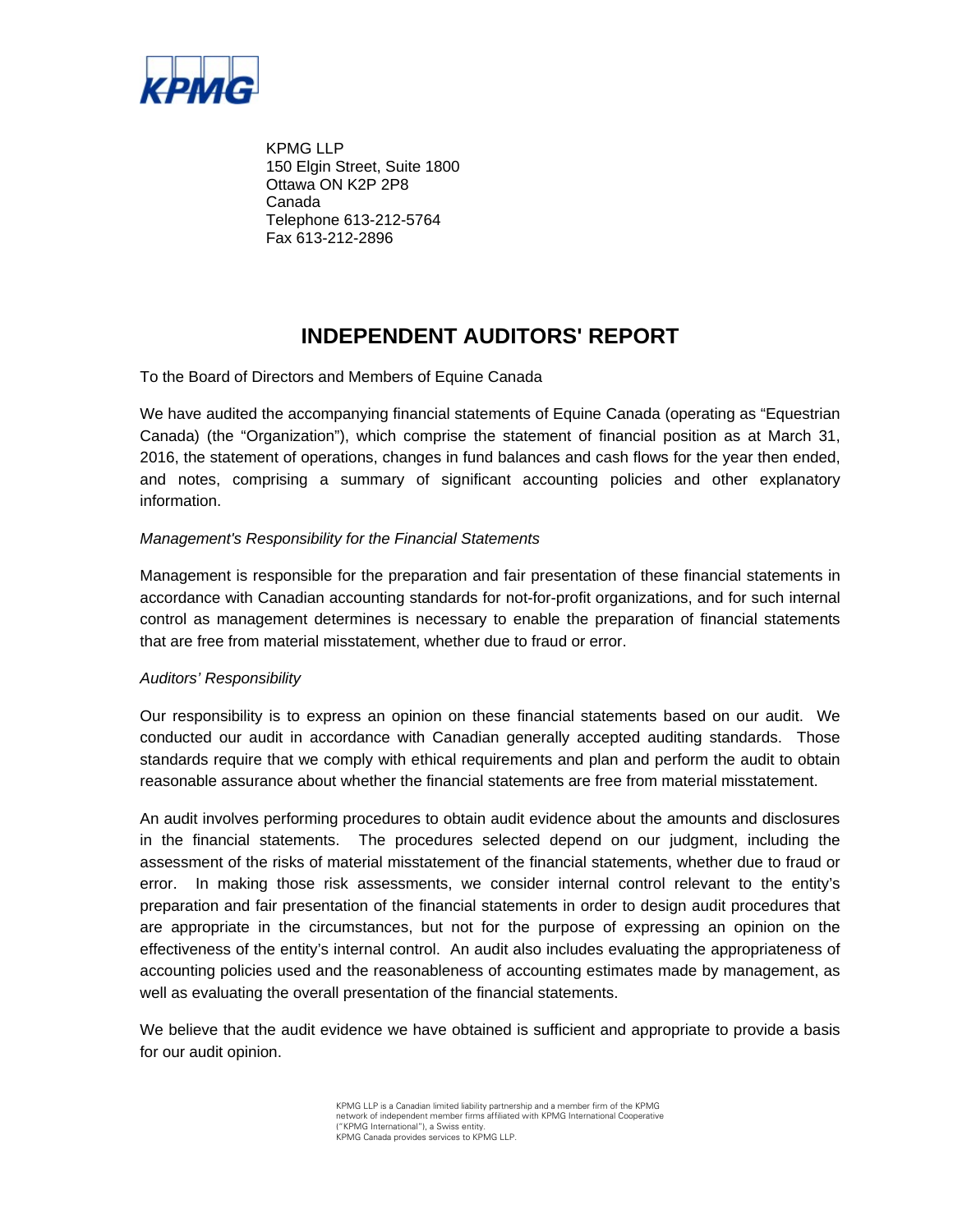

### *Opinion*

In our opinion, the financial statements present fairly, in all material respects, the financial position of Equine Canada as at March 31, 2016 and its results of operations, changes in fund balances and its cash flows for the year then ended in accordance with Canadian accounting standards for not-for-profit organizations.

 $KPMG$  14P

Chartered Professional Accountants, Licensed Public Accountants

September 6, 2016

Ottawa, Canada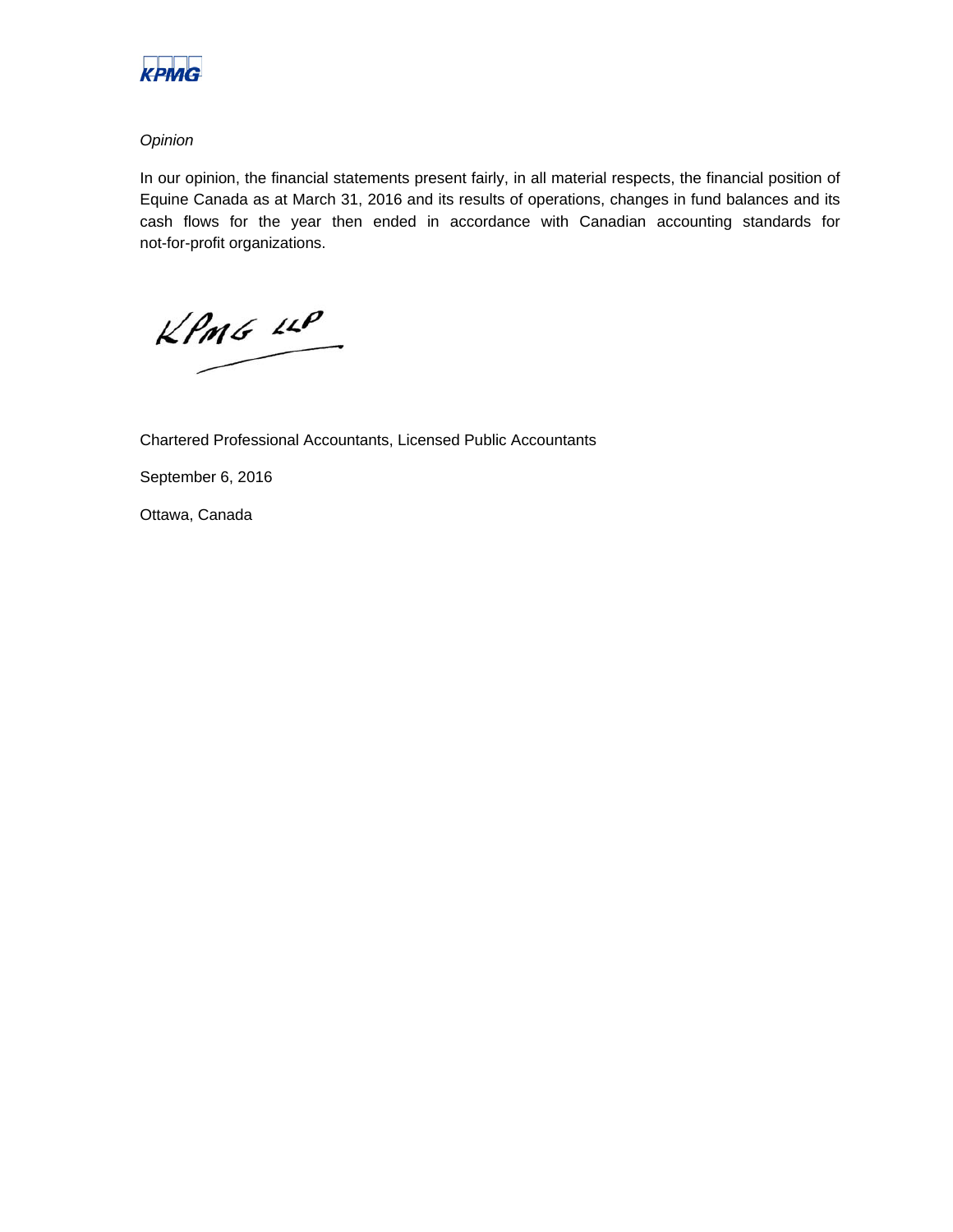(OPERATING AS EQUESTRIAN CANADA) Statement of Financial Position

March 31, 2016, with comparative information for 2015

|                                                    | 2016            | 2015            |
|----------------------------------------------------|-----------------|-----------------|
| <b>Assets</b>                                      |                 |                 |
| Current assets:                                    |                 |                 |
| Cash                                               | \$<br>640,749   | \$<br>615,359   |
| Investments (note 2)                               | 2,693,889       | 2,870,635       |
| Accounts receivable (note 3)                       | 327,021         | 500,815         |
| Prepaid expenses                                   | 480,201         | 119,901         |
|                                                    | 4,141,860       | 4,106,710       |
| Tangible capital and intangible assets (note 4)    | 230,680         | 140,579         |
| Horses (note 5)                                    | 80,000          |                 |
|                                                    | \$<br>4,452,540 | \$<br>4,247,289 |
| <b>Liabilities and Fund Balances</b>               |                 |                 |
| <b>Current liabilities:</b>                        |                 |                 |
| Accounts payable and accrued liabilities           | \$<br>578,396   | \$<br>549,729   |
| Deferred revenue (note 6)                          | 1,187,611       | 1,172,053       |
|                                                    | 1,766,007       | 1,721,782       |
| Fund balances:                                     |                 |                 |
| Invested in tangible capital and intangible assets | 230,680         | 140,579         |
| Restricted (note 7)                                | 2,420,588       | 1,920,208       |
| Unrestricted                                       | 35,265          | 464,720         |
|                                                    | 2,686,533       | 2,525,507       |
| Pension (note 9)                                   |                 |                 |
| Commitments (note 10)                              |                 |                 |
|                                                    | \$<br>4,452,540 | \$<br>4,247,289 |

See accompanying notes to financial statements.

On behalf of the Board:

 $\sqrt{R}$ 

Jorge Bernhard, President

Evalton

Eva Havaris, Chief Executive Officer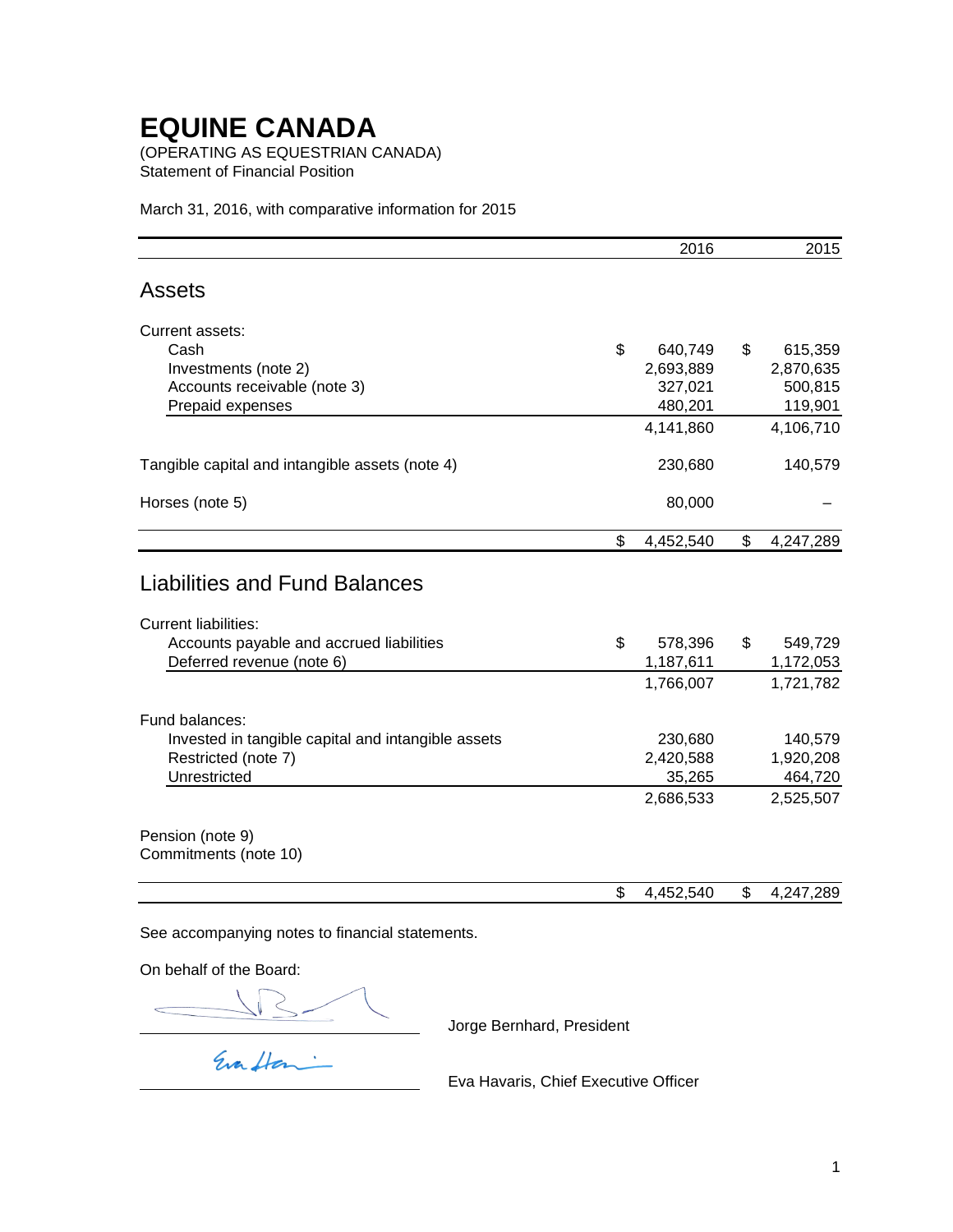(OPERATING AS EQUESTRIAN CANADA) Statement of Operations

Year ended March 31, 2016, with comparative information for 2015

|                                | Unrestricted     | Restricted    | 2016            | 2015             |
|--------------------------------|------------------|---------------|-----------------|------------------|
|                                |                  | (note 7)      |                 |                  |
| Revenue:                       |                  |               |                 |                  |
| Governance                     | \$1,058,701      | \$            | \$<br>1,058,701 | \$<br>981,793    |
| <b>Sports Division</b>         | 2,925,278        |               | 2,925,278       | 2,949,242        |
| Jump Canada                    |                  | 1,293,113     | 1,293,113       | 1,295,442        |
| Dressage Canada                |                  | 470,953       | 470,953         | 822,776          |
| <b>Canadian Eventing</b>       |                  | 405,446       | 405,446         | 412,012          |
| Para-Equestrian                |                  | 582,107       | 582,107         | 473,008          |
| Driving                        |                  | 4,557         | 4,557           | 8,666            |
| Endurance                      |                  | 18,562        | 18,562          | 28,511           |
| Reining                        |                  | 4,000         | 4,000           | 45,969           |
| Vaulting                       |                  | 7,675         | 7,675           | 17,278           |
| <b>Equine Medications</b>      |                  | 498,812       | 498,812         | 260,203          |
| <b>Breeds and Industry</b>     |                  |               |                 |                  |
| <b>Division</b>                | 196,232          |               | 196,232         | 287,520          |
| <b>Provinces Division</b>      | 65,764           |               | 65,764          |                  |
| <b>Recreation Division</b>     |                  |               |                 | 9,170            |
|                                | 4,245,975        | 3,285,225     | 7,531,200       | 7,591,590        |
|                                |                  |               |                 |                  |
| Expenses:                      |                  |               |                 |                  |
| Governance                     | 1,628,077        |               | 1,628,077       | 1,482,819        |
| <b>Sports Division</b>         | 2,462,288        |               | 2,462,288       | 2,247,864        |
| Jump Canada                    |                  | 779,153       | 779,153         | 1,113,924        |
| Dressage Canada                |                  | 531,194       | 531,194         | 1,200,213        |
| <b>Canadian Eventing</b>       |                  | 498,256       | 498,256         | 622,229          |
| Para-Equestrian                |                  | 541,210       | 541,210         | 506,663          |
| <b>Driving</b>                 |                  | 1,868         | 1,868           | 4,310            |
| Endurance                      |                  | 10,644        | 10,644          | 35,645           |
| Reining                        |                  | 219           | 219             | 47,488           |
| Vaulting                       |                  | 3,002         | 3,002           | 15,459           |
| <b>Equine Medications</b>      |                  | 419,299       | 419,299         | 285,700          |
| <b>Breeds and Industry</b>     |                  |               |                 |                  |
| Division                       | 360,102          |               | 360,102         | 385,057          |
| <b>Provinces Division</b>      | 100,762          |               | 100,762         | 46,799           |
| <b>Recreation Division</b>     | 9,852            |               | 9,852           | 54,755           |
| Amortization of horses         | 24,248           |               | 24,248          |                  |
|                                | 4,585,329        | 2,784,845     | 7,370,174       | 8,048,925        |
| Excess (deficiency) of revenue |                  |               |                 |                  |
| over expenses                  | (339, 354)<br>\$ | \$<br>500,380 | \$<br>161,026   | \$<br>(457, 335) |

See accompanying notes to financial statements.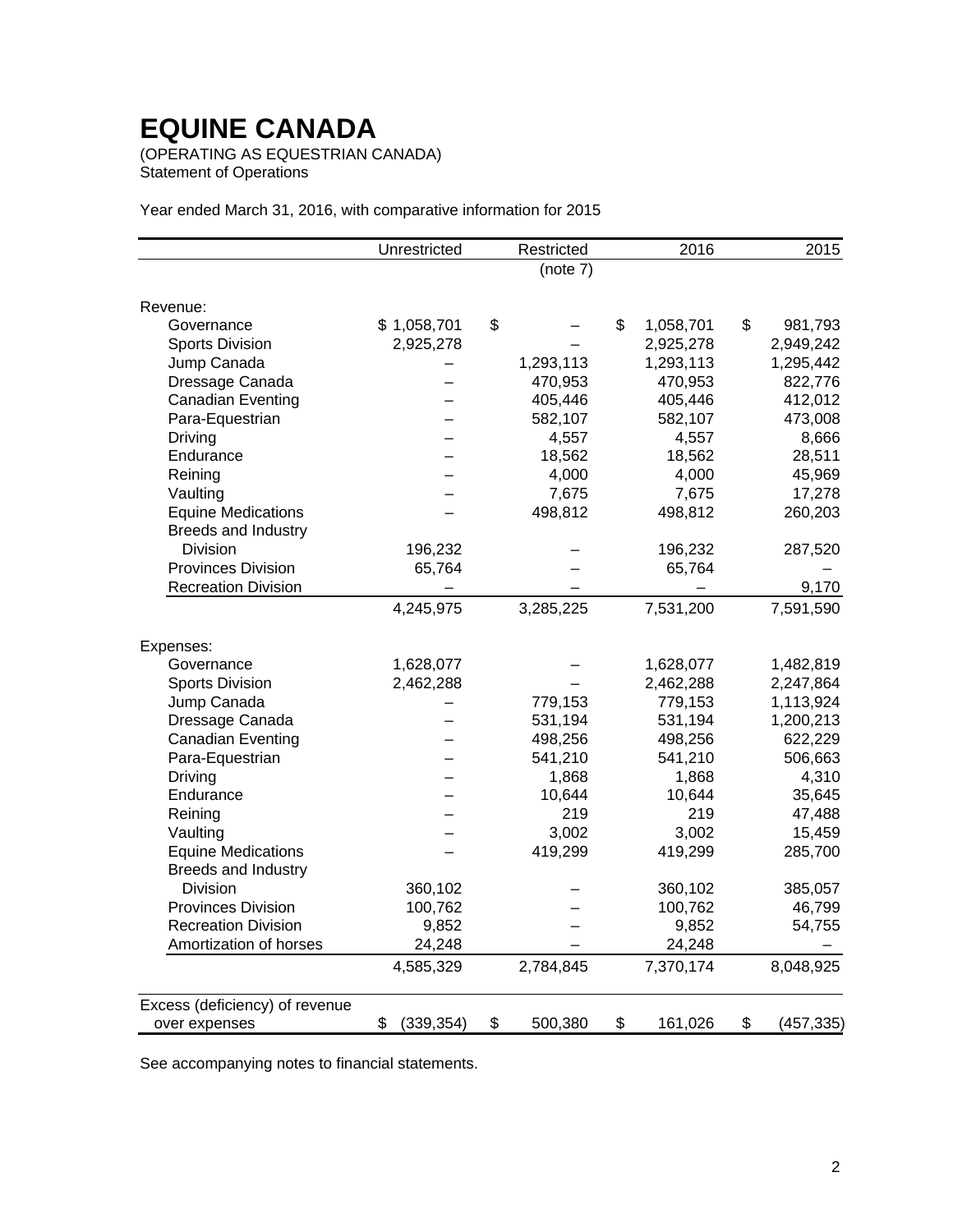(OPERATING AS EQUESTRIAN CANADA)

Statement of Changes in Fund Balances

Year ended March 31, 2016, with comparative information for 2015

|                                                        | Invested in<br>tangible capital |                 |     |              |             |             |
|--------------------------------------------------------|---------------------------------|-----------------|-----|--------------|-------------|-------------|
|                                                        | and intangible                  |                 |     |              | 2016        | 2015        |
|                                                        | assets                          | Restricted      |     | Unrestricted | Total       | Total       |
|                                                        |                                 | (note 7)        |     |              |             |             |
| Balance, beginning of year                             | \$<br>140,579                   | \$<br>1,920,208 | \$. | 464,720      | \$2,525,507 | \$2,982,842 |
| Excess (deficiency) of revenue over expenses           |                                 | 500,380         |     | (339, 354)   | 161,026     | (457, 335)  |
| Acquisition of tangible capital and intangible assets  | 153,909                         |                 |     | (153,909)    |             |             |
| Amortization of tangible capital and intangible assets | (63, 808)                       |                 |     | 63,808       |             |             |
| Balance, end of year                                   | \$<br>230,680                   | \$2,420,588     | S   | 35,265       | \$2,686,533 | \$2,525,507 |

See accompanying notes to financial statements.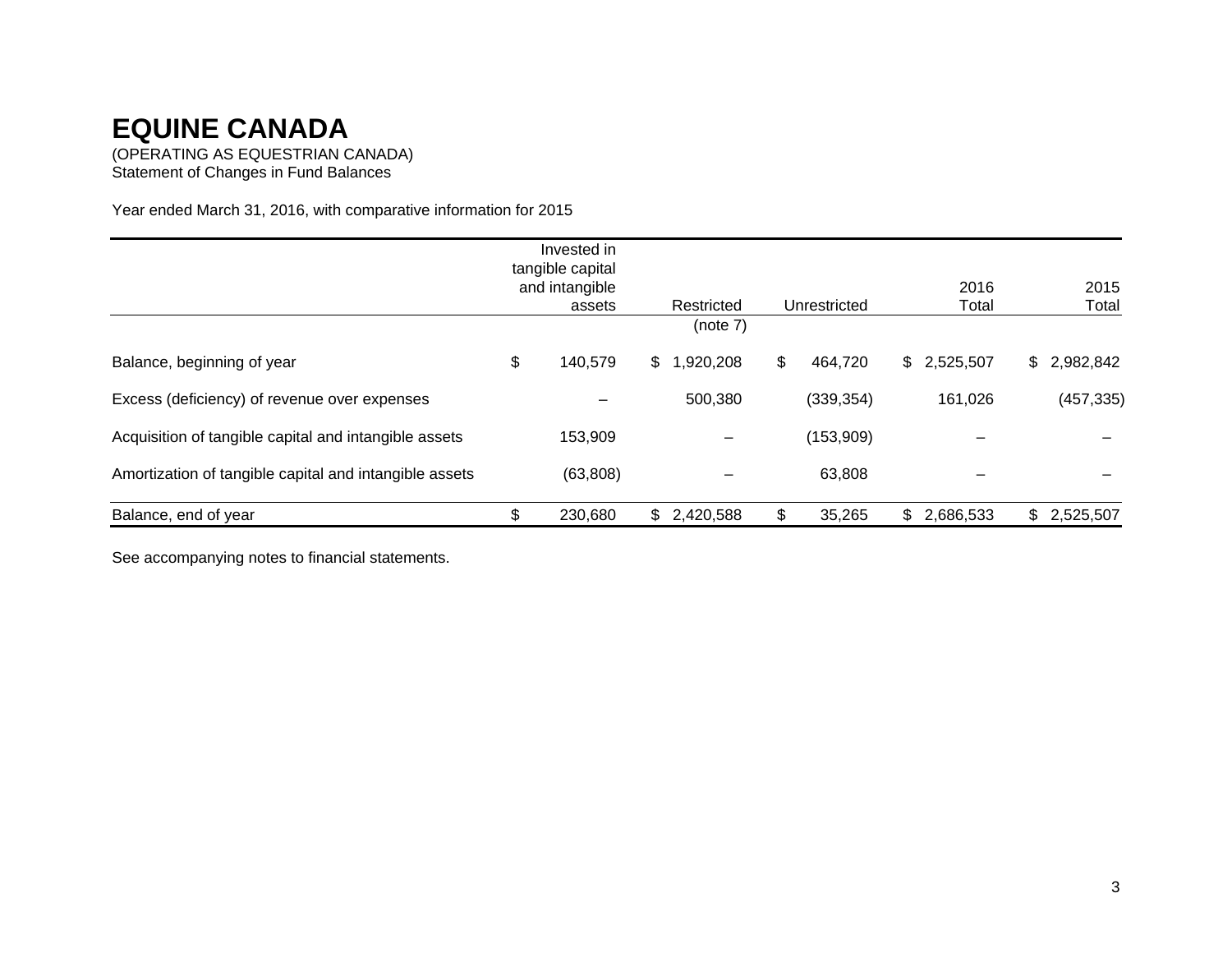(OPERATING AS EQUESTRIAN CANADA) Statement of Cash Flows

Year ended March 31, 2016, with comparative information for 2015

|                                                                          | 2016          | 2015             |
|--------------------------------------------------------------------------|---------------|------------------|
| Cash provided by (used in):                                              |               |                  |
| Operations:                                                              |               |                  |
| Excess (deficiency) of revenue over expenses<br>Item not involving cash: | \$<br>161,026 | \$<br>(457, 335) |
| Amortization of tangible capital and intangible assets                   | 63,808        | 53,141           |
| Amortization of horses                                                   | 24,248        |                  |
| Change in non-cash operating working capital:                            |               |                  |
| Decrease (increase) in accounts receivable                               | 173,794       | (84, 255)        |
| Decrease in inventories                                                  |               | 28,172           |
| Decrease (increase) in prepaid expenses                                  | (360, 300)    | 57,544           |
| Increase in accounts payable and accrued liabilities                     | 28,667        | 168,424          |
| Increase (decrease) in deferred revenue                                  | 15,558        | (136, 833)       |
|                                                                          | 106,801       | (371, 142)       |
| Investments:                                                             |               |                  |
| Additions to tangible capital and intangible assets                      | (153,909)     | (76, 721)        |
| Acquisition of horses                                                    | (104, 248)    |                  |
| Decrease in investments                                                  | 176,746       | 655,219          |
|                                                                          | (81, 411)     | 578,498          |
| Increase in cash                                                         | 25,390        | 207,356          |
| Cash, beginning of year                                                  | 615,359       | 408,003          |
| Cash, end of year                                                        | \$<br>640,749 | \$<br>615,359    |

See accompanying notes to financial statements.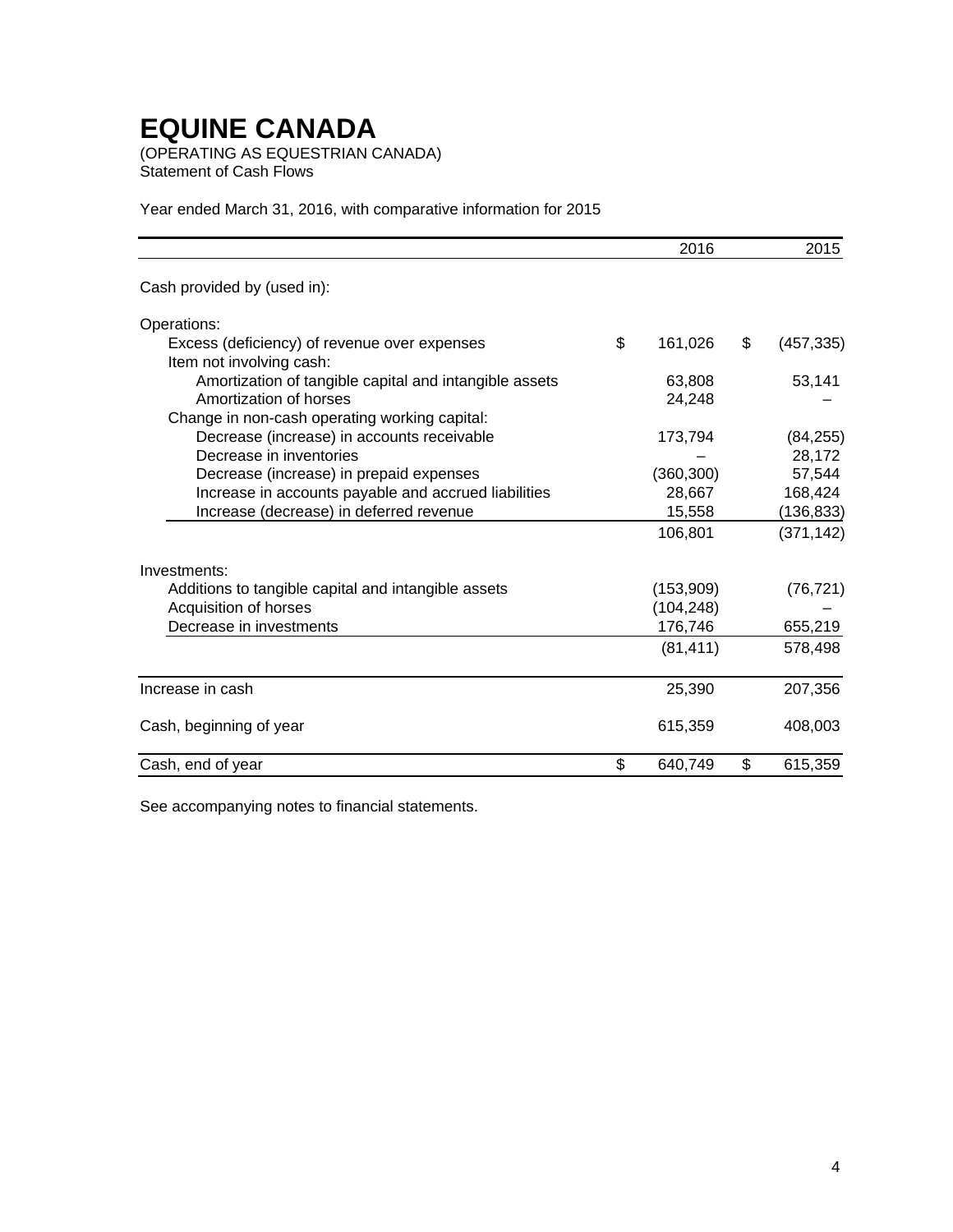(OPERATING AS EQUESTRIAN CANADA) Notes to Financial Statements

Year ended March 31, 2016

Equine Canada (operating as "Equestrian Canada") (the "Organization") is a national organization with the mandate to act as a national voice for the horse sport, the horse recreational activities, and all the horse industry of Canada. On January 26, 2016, the Organization officially changed their operating name to Equestrian Canada. The Organization is incorporated under Part II of the Canada Corporations Act.

The Organization is a Canadian registered amateur athletic association organized to carry on its activities without the purpose of gain for its members and as such is not subject to income tax. Any surplus shall be used in promoting its objectives.

### **1. Significant accounting policies:**

(a) Basis of presentation:

These financial statements have been prepared in accordance with Canadian accounting standards for not-for-profit organizations. The Organization follows the restricted fund method of accounting for not-for-profit organizations.

(b) Fund accounting:

The Unrestricted Fund accounts for the general operations of the Organization including its four divisions: Sports, Industry, Provinces, and Recreation.

Restricted Funds consist of the following ten funds:

Jump Canada, Dressage Canada, Canadian Eventing, Para-Equestrian, Driving, Endurance, Reining and Vaulting are all disciplines of Equine Canada dedicated to the pursuit of excellence in their disciplines at the local, national and international levels.

The Equine Medications Fund provides the Organization with the opportunity to meet and deal with the technical intricacies of the Rules and Regulations, to provide educational tools for members in regards to medications, and to promote programs for the benefit of Equine health to all members and the public.

The Legal Defence Fund assists with legal claims against the Organization.

(c) Financial instruments:

Financial instruments are recorded at fair value on initial recognition. Freestanding derivative instruments that are not in a qualifying hedging relationship and equity instruments that are quoted in an active market are subsequently measured at fair value. All other financial instruments are subsequently recorded at cost or amortized cost, unless management has elected to carry the instruments at fair value. The Organization has not elected to carry any such financial instruments at fair value.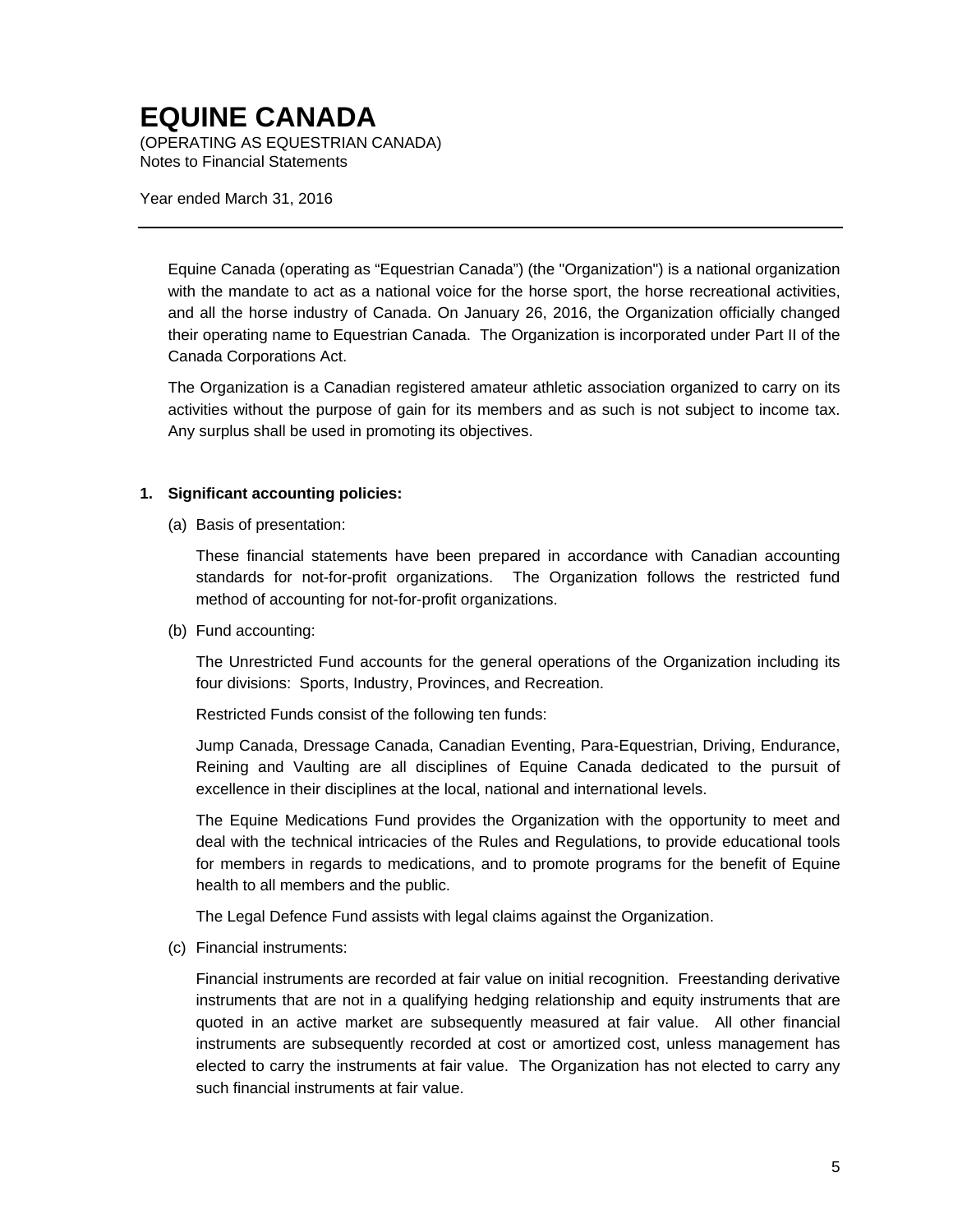(OPERATING AS EQUESTRIAN CANADA) Notes to Financial Statements (continued)

Year ended March 31, 2016

### **1. Significant accounting policies (continued):**

(c) Financial instruments (continued):

Transaction costs incurred on the acquisition of financial instruments measured subsequently at fair value are expensed as incurred. All other financial instruments are adjusted by transaction costs incurred on acquisition and financing costs, which are amortized using the straight-line method.

Financial assets are assessed for impairment on an annual basis at the end of the fiscal year if there are indicators of impairment. If there is an indicator of impairment, the Organization determines if there is a significant adverse change in the expected amount or timing of future cash flows from the financial asset. If there is a significant adverse change in the expected cash flows, the carrying value of the financial asset is reduced to the highest of the present value of the expected cash flows, the amount that could be realized from selling the financial asset or the amount the Organization expects to realize by exercising its right to any collateral. If events and circumstances reverse in a future period, an impairment loss will be reversed to the extent of the improvement, not exceeding the initial carrying value.

(d) Inventory:

Inventory consists primarily of training manuals and promotional goods and is valued at the lower of cost or net realizable value.

(e) Tangible capital and intangible assets:

Tangible capital and intangible assets are recorded at cost. When a capital asset no longer contributes to the Organization's ability to provide services, its carrying amount is written down to its residual value.

Tangible capital and intangible assets are amortized on a straight-line method over the estimated useful lives of the assets as follows:

| Asset                          | Useful life                              |
|--------------------------------|------------------------------------------|
|                                |                                          |
| Tangible capital assets:       |                                          |
| Office furniture and equipment | 6 years                                  |
| Computers                      | 5 years                                  |
| Leasehold improvements         | Shorter of useful life and term of lease |
| Intangible assets:             |                                          |
| Computer software              | 2 years                                  |
| Software development           | 5 years                                  |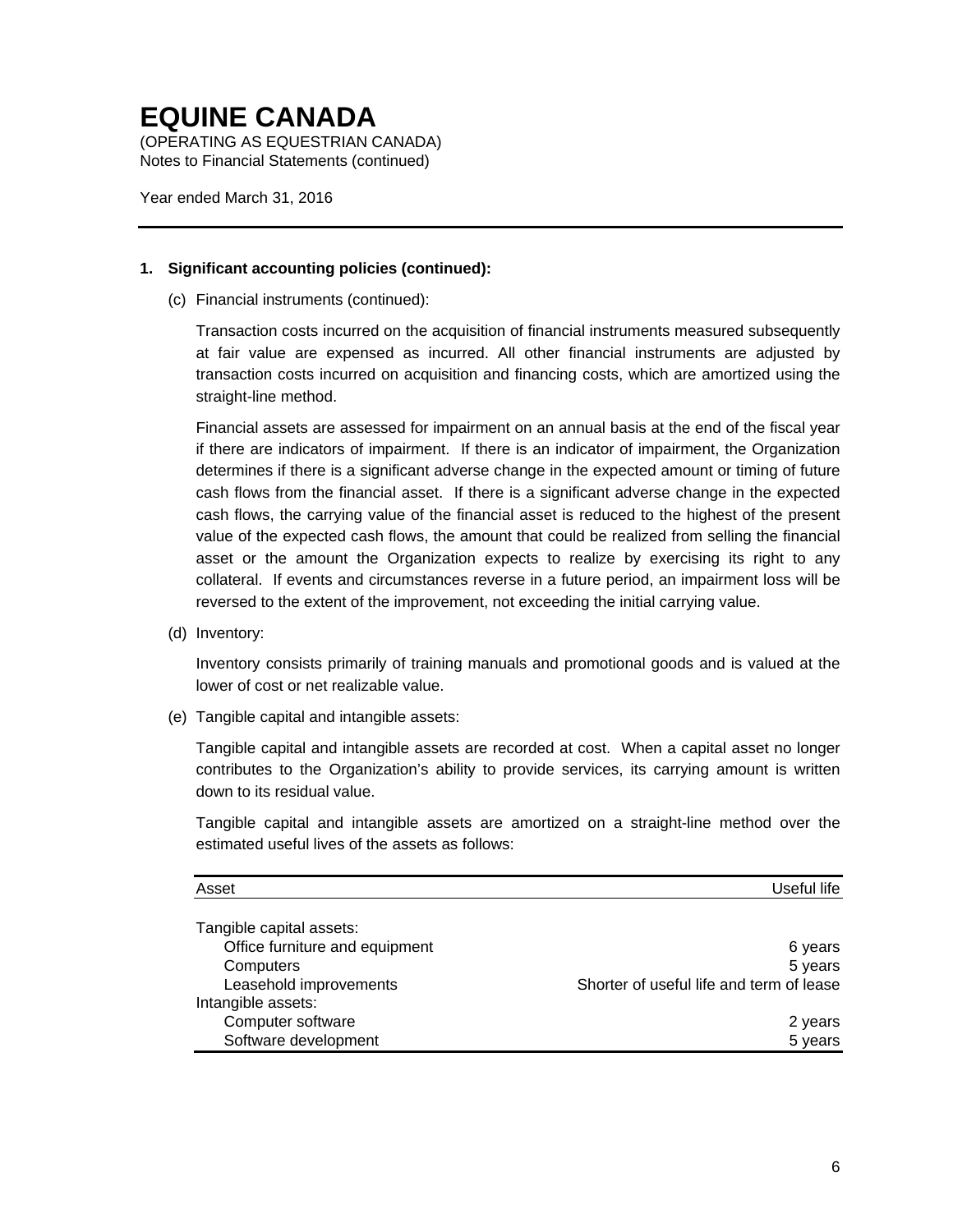(OPERATING AS EQUESTRIAN CANADA) Notes to Financial Statements (continued)

Year ended March 31, 2016

### **1. Significant accounting policies (continued):**

(e) Tangible capital and intangible assets (continued):

Software development is not amortized until development is complete and the software comes into use.

(f) Horses:

Horses are recorded at the acquisition cost. Horses are amortized on a straight-line basis over their estimated competitive life of 48 months. Horses are written down to net realizable value if their value has been permanently impaired.

(g) Revenue recognition:

Unrestricted contributions are recognized as revenue in the year received or receivable if the amount to be received can be reasonably estimated and collection is reasonably assured.

Restricted contributions are recognized as revenue of the appropriate restricted fund in the year received.

Restricted contributions, for which the Organization has no corresponding restricted fund, are recognized in the Unrestricted Fund in the year in which the related expenses are incurred.

Revenue received by the Organization for competitive sport and horse licences, amateur, coach and official fees is recognized in the period to which the fees relate.

(h) Contributed goods and services:

Contributed goods and services are not recognized in the financial statements with the exception of donated horses. Contributed goods and services include donations to the Canadian Equestrian Team for the training, maintenance and other expenses incurred by supporters of the horses loaned or donated to the Team, and donations of goods to the Team to support fundraising activities.

(i) Expenses:

In the statement of operations, the Organization presents its expenses by function.

Expenses are recognized in the year incurred and recorded in the function to which they are directly related. The Organization allocates rent, salaries and office supplies between functions subsequent to initial recognition.

The allocation of these expenses is based on percentages as determined by management and is applied consistently year over year.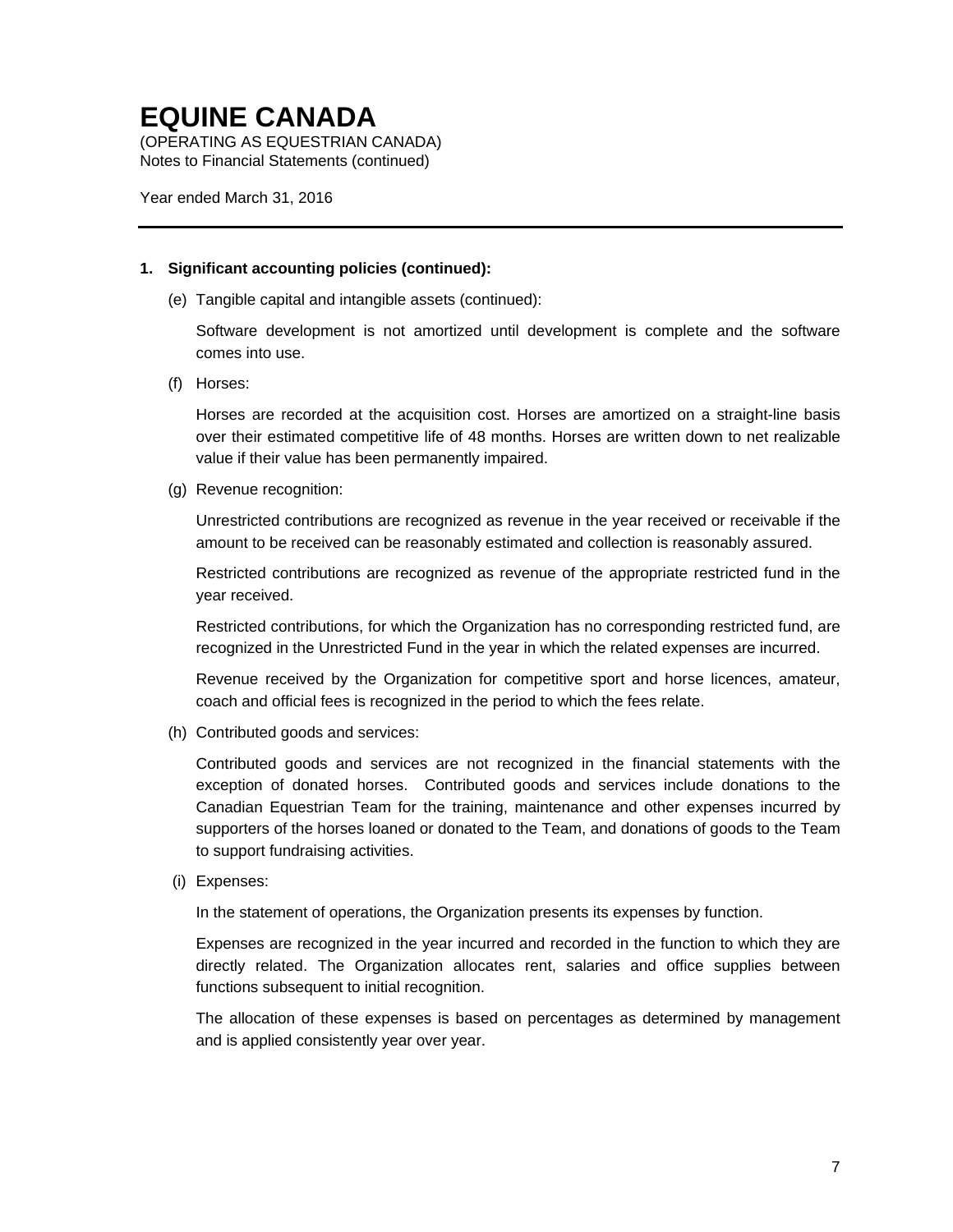(OPERATING AS EQUESTRIAN CANADA) Notes to Financial Statements (continued)

Year ended March 31, 2016

### **1. Significant accounting policies (continued):**

(j) Use of estimates:

The preparation of financial statements requires management to make estimates and assumptions that affect the reported amounts of assets and liabilities and disclosure of contingent assets and liabilities at the date of the financial statements and the reported amounts of revenue and expenses during the year. Actual results could differ from these estimates. These estimates are reviewed annually and as adjustments become necessary, they are recorded in the financial statements in the year in which they become known.

### **2. Investments:**

|                         | 2016            | 2015            |
|-------------------------|-----------------|-----------------|
| Term deposits           | \$<br>2,693,889 | \$<br>2,870,635 |
| 3. Accounts receivable: |                 |                 |
|                         | 2016            | 2015            |

| Agriculture and Agri-Food Canada Program<br>Trade receivables | S | 327.021 |   | 175.750<br>325.065 |
|---------------------------------------------------------------|---|---------|---|--------------------|
|                                                               |   | 327.021 | S | 500,815            |

### **4. Tangible capital and intangible assets:**

|                          |              |               | 2016         | 2015          |
|--------------------------|--------------|---------------|--------------|---------------|
|                          |              | Accumulated   | Net book     | Net book      |
|                          | Cost         | amortization  | value        | value         |
|                          |              |               |              |               |
| Tangible capital assets: |              |               |              |               |
| Office furniture and     |              |               |              |               |
| equipment                | \$<br>24,563 | \$<br>14.405  | \$<br>10,158 | \$<br>14,251  |
| Computers                | 149,564      | 91,135        | 58,429       | 81,258        |
| Leasehold improvements   | 49,673       | 19.484        | 30,189       | 33,749        |
| Intangible assets:       |              |               |              |               |
| Computer software        | 40,328       | 30,742        | 9,586        | 11,321        |
| Software development     | 122,318      |               | 122,318      |               |
|                          | 386,446      | \$<br>155,766 | 230,680      | \$<br>140.579 |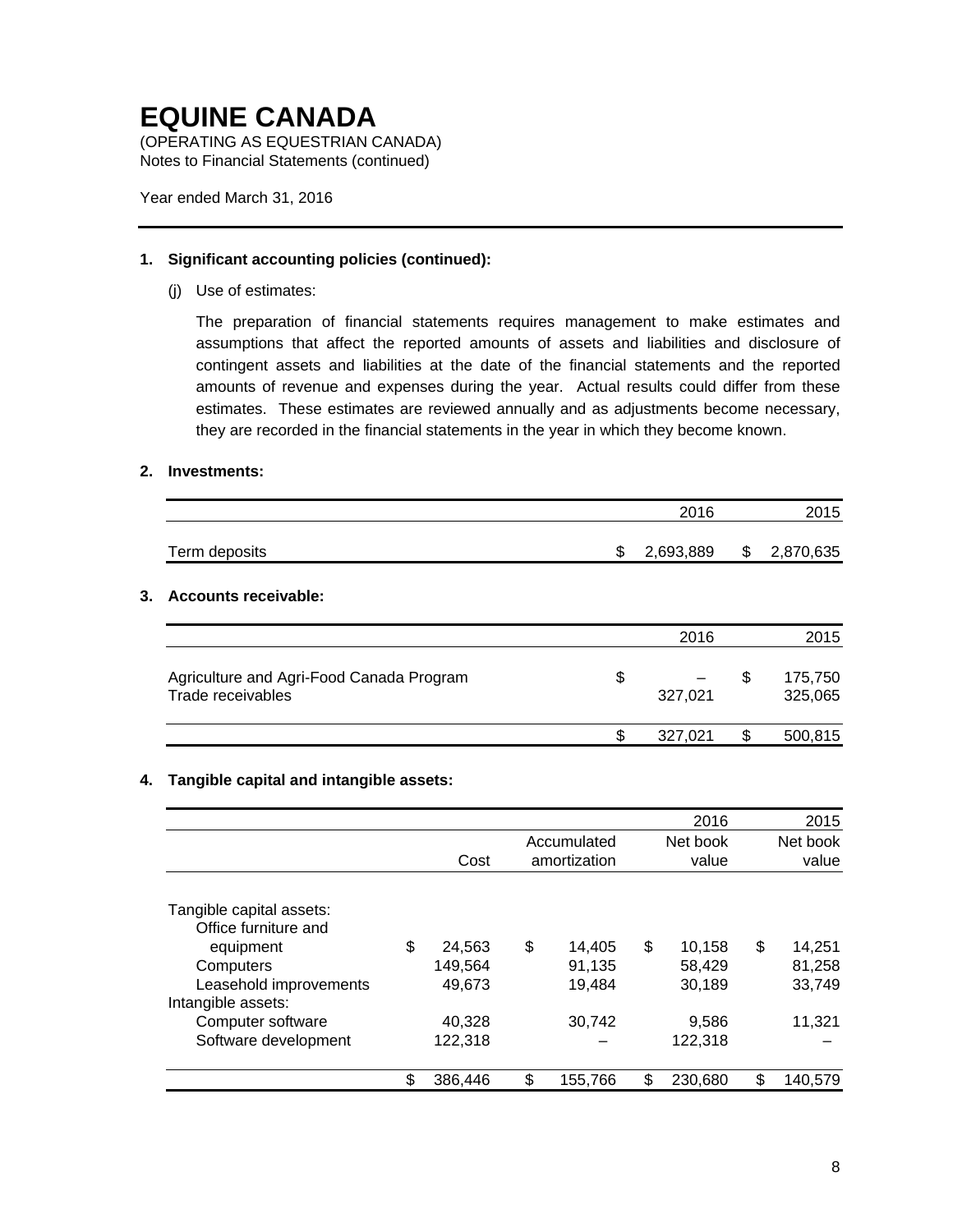(OPERATING AS EQUESTRIAN CANADA) Notes to Financial Statements (continued)

Year ended March 31, 2016

### **4. Tangible capital and intangible assets (continued):**

Cost and accumulated amortization at March 31, 2015 amounted to \$247,620 and \$107,041, respectively.

In the year, the Organization wrote off \$15,083 (2015 - \$60,327) of fully amortized capital assets that were no longer in use.

### **5. Horses:**

|               |         |   |                             |   | 2016              |   | 2015              |
|---------------|---------|---|-----------------------------|---|-------------------|---|-------------------|
|               | Cost    |   | Accumulated<br>amortization |   | Net book<br>value |   | Net book<br>value |
| <b>Horses</b> | 220,776 | S | 140,776                     | S | 80,000            | S |                   |

Cost and accumulated amortization at March 31, 2015 amounted to \$116,524 and \$116,524, respectively.

### **6. Deferred revenue:**

|                                                              |   | 2016                        | 2015                                |
|--------------------------------------------------------------|---|-----------------------------|-------------------------------------|
| Sport license memberships<br>Equine Canada magazine<br>Other | S | 1,032,054<br>536<br>155,021 | \$<br>1,044,997<br>36,710<br>90,346 |
|                                                              |   | 1,187,611                   | 1,172,053                           |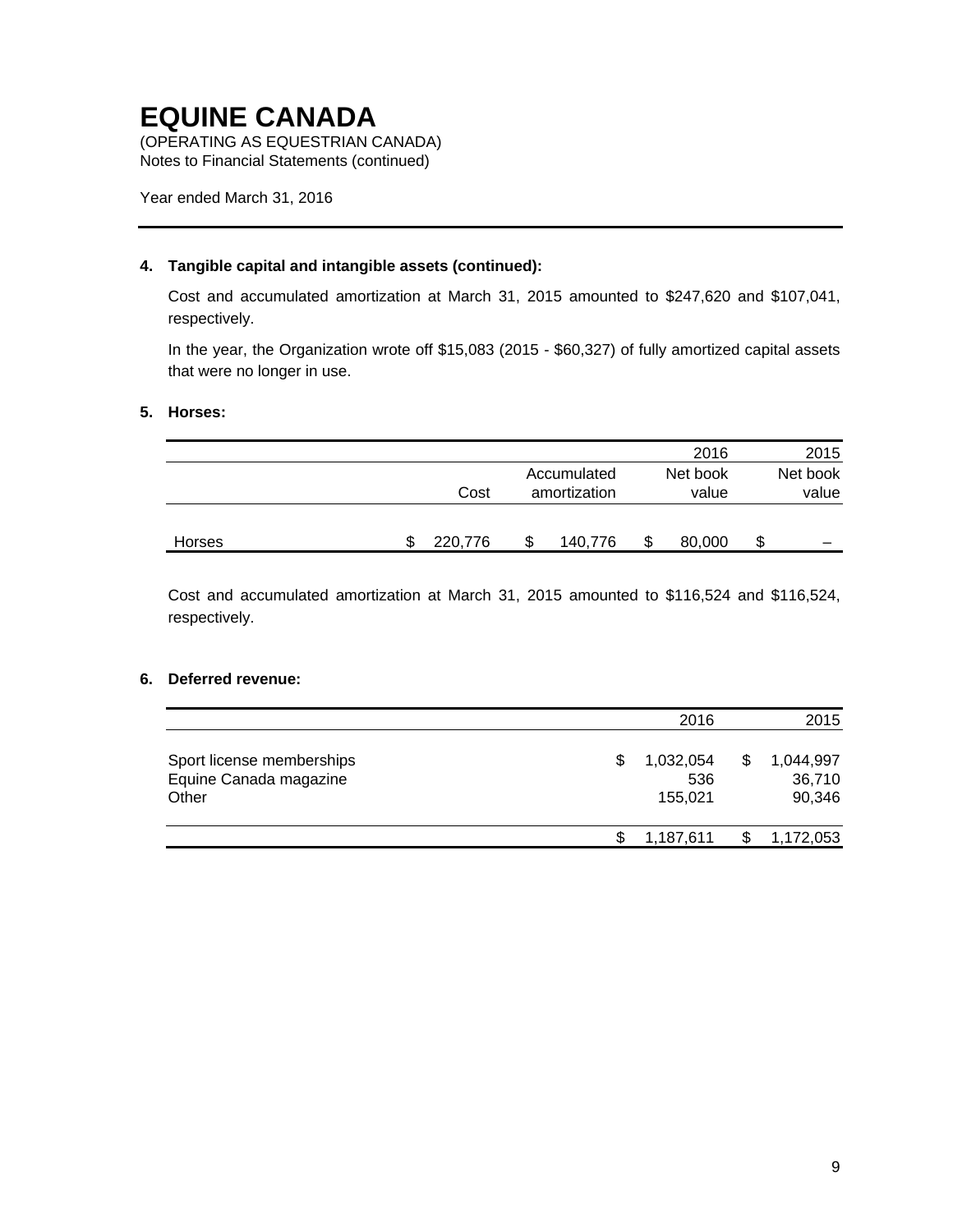(OPERATING AS EQUESTRIAN CANADA) Notes to Financial Statements (continued)

Year ended March 31, 2016

### **7. Restricted fund balances:**

|                           | Balance,<br>March 31,<br>2015 | Revenue          | <b>Expenses</b> | Balance,<br>March 31,<br>2016 |
|---------------------------|-------------------------------|------------------|-----------------|-------------------------------|
|                           |                               |                  |                 |                               |
| Jump Canada               | 1,099,683<br>\$               | 1,293,113<br>\$. | \$<br>779,153   | 1,613,643<br>\$               |
| Dressage Canada           | 144.567                       | 470.953          | 531,194         | 84,326                        |
| Canadian Eventing         | 298,548                       | 405,446          | 498,256         | 205,738                       |
| Para-Equestrian           | (20,001)                      | 582,107          | 541,210         | 20,896                        |
| Driving                   | 19.649                        | 4,557            | 1,868           | 22,338                        |
| Endurance                 | 6,754                         | 18,562           | 10,644          | 14,672                        |
| Reining                   | (1,826)                       | 4,000            | 219             | 1,955                         |
| Vaulting                  | 3.485                         | 7.675            | 3,002           | 8,158                         |
| <b>Equine Medications</b> | 319,349                       | 498,812          | 419,299         | 398,862                       |
| Legal Defence Fund        | 50,000                        |                  |                 | 50,000                        |
|                           | \$<br>1,920,208               | 3,285,225<br>SS. | 2,784,845<br>S. | \$2,420,588                   |

#### **8. Government funding:**

The Organization received government and partner funding for the year totalling \$1,803,387 (2015 - \$1,601,787) from the following sources:

|                                                                                                                         | 2016                                                    |   | 2015                                    |
|-------------------------------------------------------------------------------------------------------------------------|---------------------------------------------------------|---|-----------------------------------------|
| Sport Canada<br>Canadian Olympic Committee<br>Agriculture Canada<br>Coaching Association of Canada<br>Other departments | \$<br>1,450,000<br>222,302<br>120,700<br>7,745<br>2.640 | S | 1,404,000<br>175,750<br>18,037<br>4,000 |
|                                                                                                                         | \$<br>1,803,387                                         |   | 1,601,787                               |

### **9. Pension:**

The Organization makes contributions to employees' registered retirement savings plans based on their years of service and the amount of the employee's contribution up to a maximum of 5.5% of their annual salary. The total expense incurred this year was \$66,194 (2015 - \$83,453).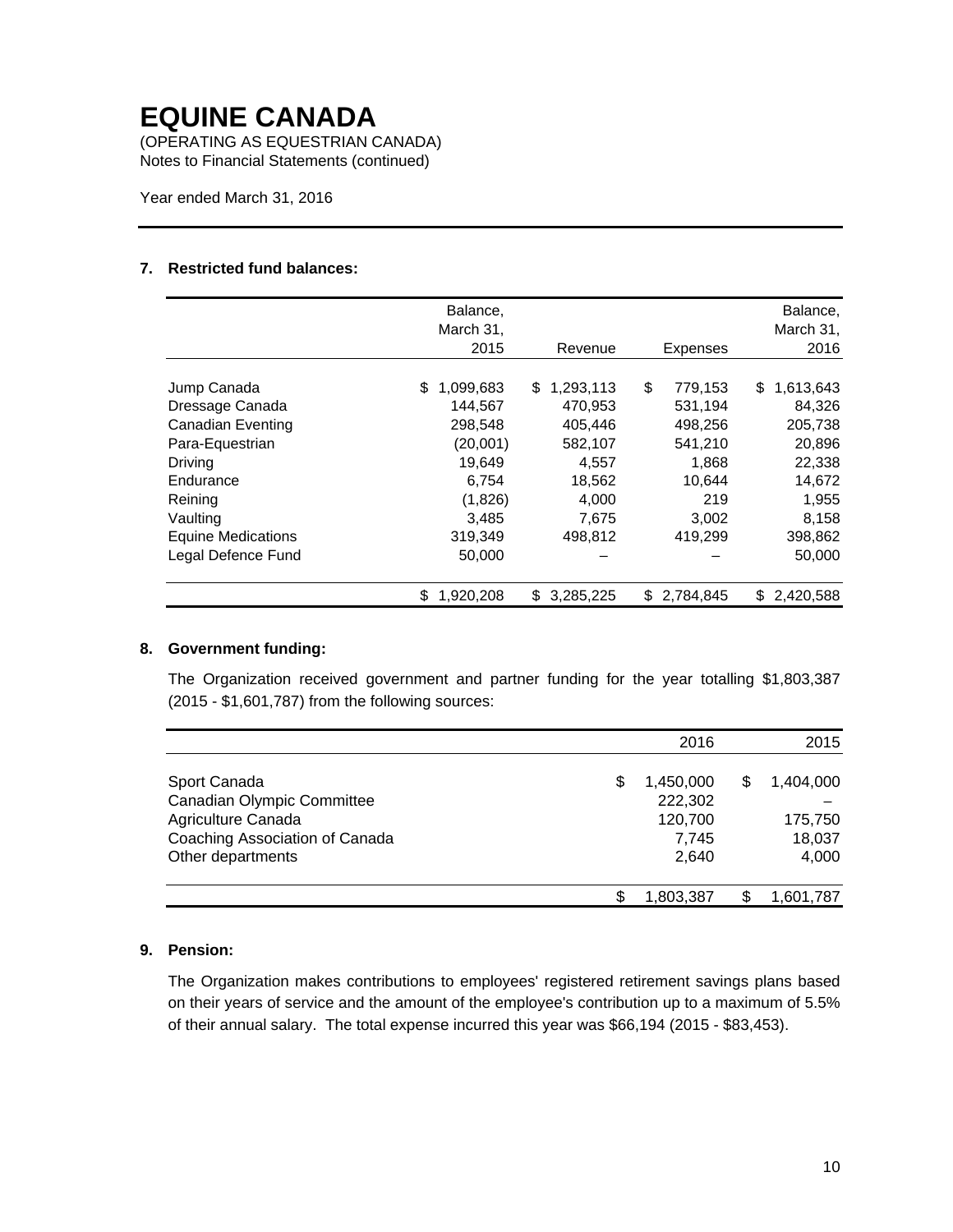(OPERATING AS EQUESTRIAN CANADA) Notes to Financial Statements (continued)

Year ended March 31, 2016

### **10. Commitments:**

The Organization leases premises and equipment. Lease commitments over the next five years and thereafter are as follows:

| 2017<br>2018<br>2019<br>2020<br>2021<br>Thereafter | \$<br>164,783<br>160,420<br>162,338<br>168,638<br>19,238<br>2,819 |
|----------------------------------------------------|-------------------------------------------------------------------|
|                                                    | \$<br>678,236                                                     |

### **11. Capital management:**

The Organization defines capital as its fund balances.

The Organization's objectives in managing capital are to safeguard its ability to continue as a going concern and pursue its mission of representing, developing and promoting a unified Canadian equine committee through eligible means that meet the mandate of its major funders, including the Government of Canada and related entities, and to provide benefits to other stakeholders. Management continually monitors the impact of changes in economic conditions on its funding commitments.

The Organization is not subject to externally imposed capital requirements and its overall strategy with respect to capital remains unchanged from the year ended March 31, 2015.

### **12. Financial risks and concentration of credit risk:**

(a) Currency risk:

The Organization is exposed to financial risks as a result of exchange rate fluctuations and the volatility of these rates. In the normal course of business, the Organization incurs expenses denominated in US dollars. The Organization does not currently enter into forward contracts to mitigate this risk. There has been no change to the risk exposure from 2015.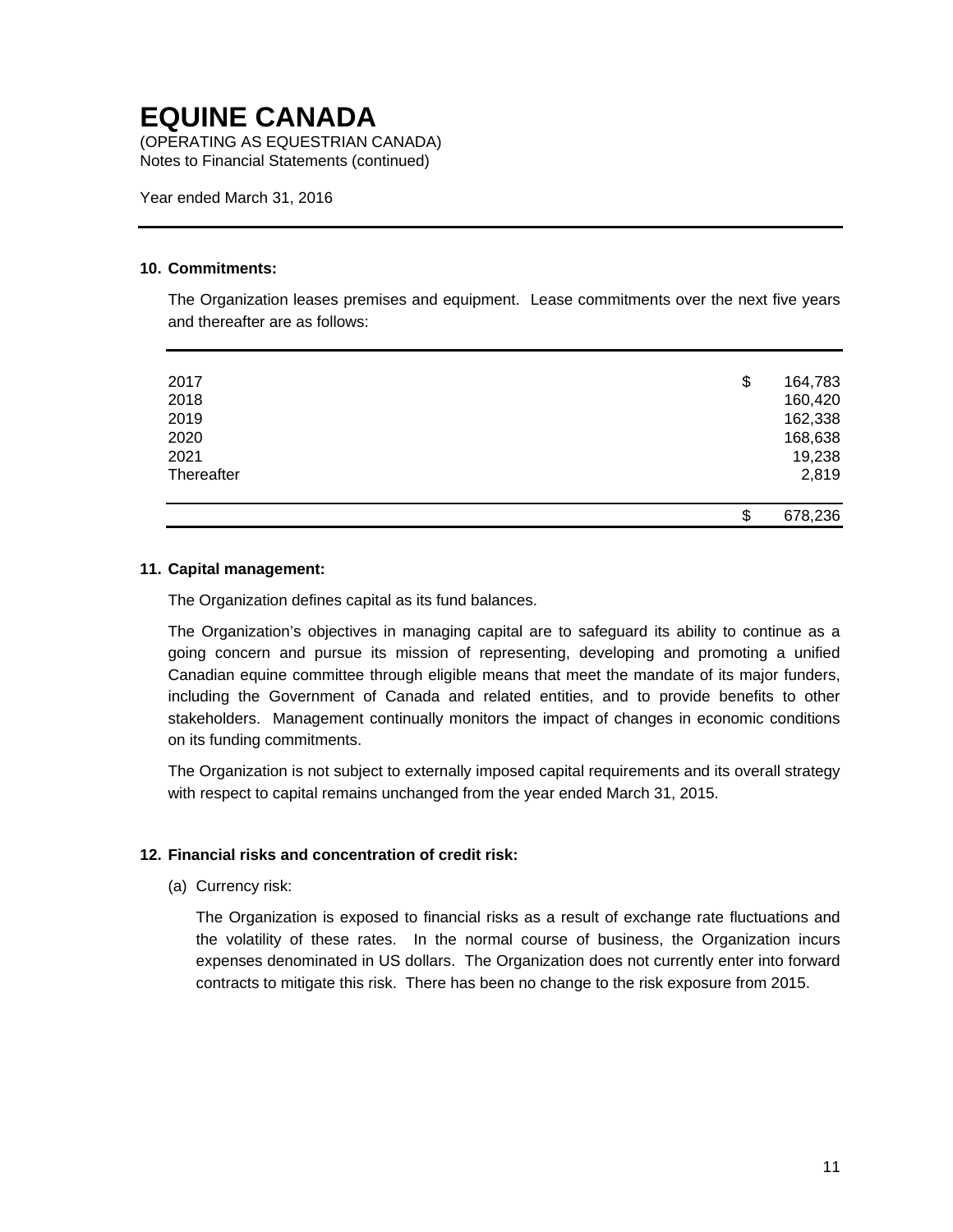(OPERATING AS EQUESTRIAN CANADA) Notes to Financial Statements (continued)

Year ended March 31, 2016

### **12. Financial risks and concentration of credit risk (continued):**

(b) Liquidity risk:

Liquidity risk is the risk that the Organization will be unable to fulfill its obligations on a timely basis or at a reasonable cost. The Organization manages its liquidity risk by monitoring its operating requirements. The Organization prepares budget and cash forecasts to ensure it has sufficient funds to fulfill its obligations. There has been no change to the risk exposures from 2015.

(c) Credit risk:

Credit risk refers to the risk that a counterparty may default on its contractual obligations resulting in a financial loss. The Organization is exposed to credit risk with respect to the accounts receivable. The Organization assesses, on a continuous basis, accounts receivable and provides for any amounts that are not collectible in the allowance for doubtful accounts.

(d) Interest rate risk:

The Organization is exposed to interest rate risk on its fixed interest rate financial instruments. Further details about the fixed rate investments are included in note 2.

Unless otherwise noted, management is of the opinion that the Organization is not subject to significant interest rate, credit or currency risk.

### **13. Allocation of expenses:**

The Organization allocates indirect expenses to its programs based on percentages as determined by management. The expenses allocated and related percentages are presented in the following tables:

|            |                 |               |               | 2016        |
|------------|-----------------|---------------|---------------|-------------|
|            | <b>Salaries</b> | Office        | Rent          | Total       |
| Sport      | \$1,369,442     | \$<br>222,457 | \$<br>124,102 | \$1,716,001 |
| Governance | 741,450         | 48,498        | 41,535        | 831,483     |
|            | \$2,110,892     | \$<br>270,955 | \$<br>165,637 | \$2,547,484 |
| Sport      | 65%             | 82%           | 75%           | 67%         |
| Governance | 35              | 18            | 25            | 33          |
|            | 100%            | 100%          | 100%          | 100%        |